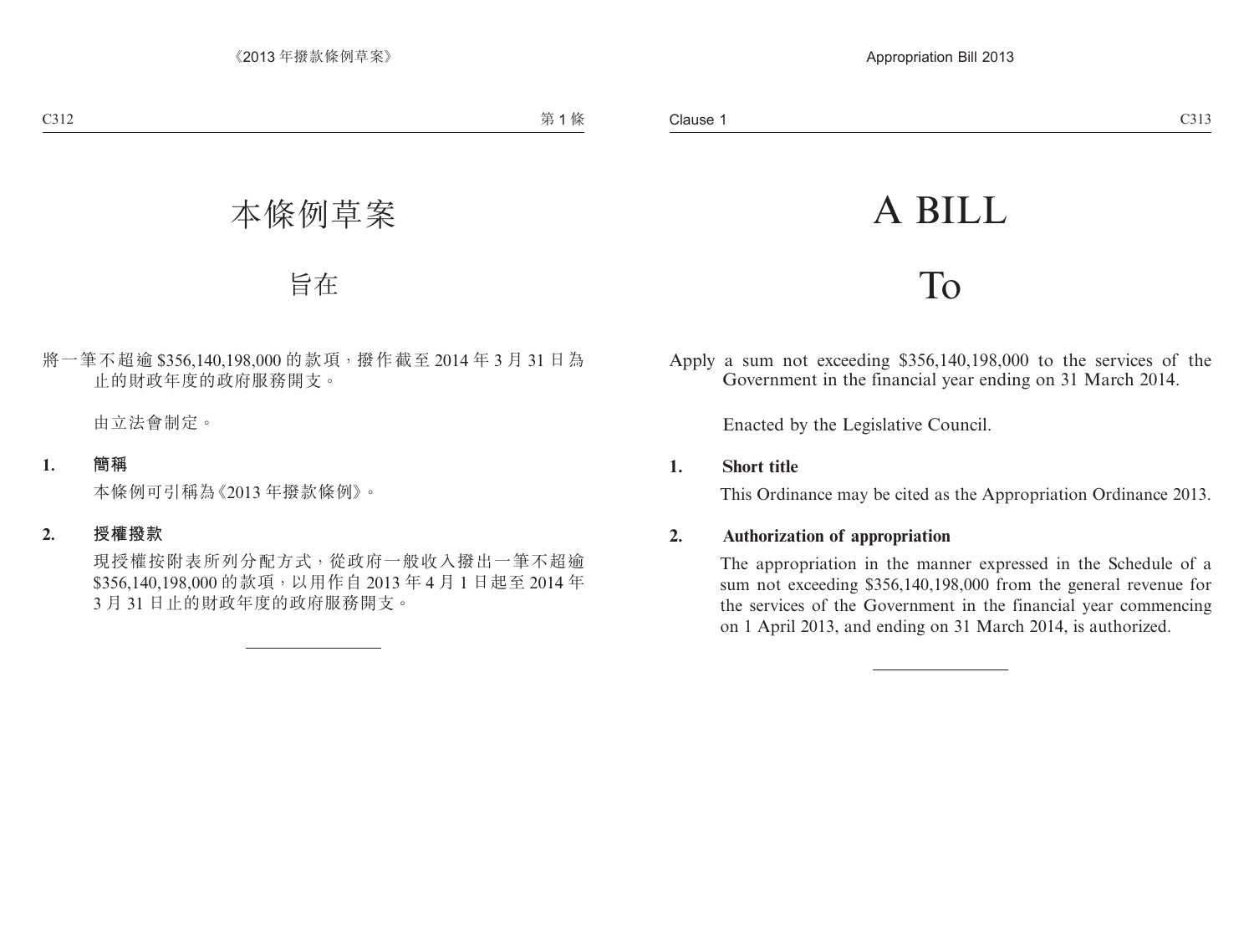|                   |                                                                               | C315                              |
|-------------------|-------------------------------------------------------------------------------|-----------------------------------|
|                   | <b>Schedule</b>                                                               | [s, 2]                            |
| Number<br>of Vote | Head of Expenditure                                                           | Amount<br>of Vote<br>$\mathbb{S}$ |
| 21                |                                                                               | 94,481,000                        |
| 22                | Agriculture, Fisheries and Conservation                                       | 1,579,239,000                     |
| 23                |                                                                               | 75,158,000                        |
| 24                |                                                                               | 137,368,000                       |
| 25                | Architectural Services Department                                             | 1,733,990,000                     |
| 26                | Census and Statistics Department                                              | 590,713,000                       |
| 27                |                                                                               | 96,253,000                        |
| 28                |                                                                               | 853,813,000                       |
| 30                | Correctional Services Department                                              | 3,235,902,000                     |
| 31                | Customs and Excise Department                                                 | 3,107,689,000                     |
| 33                | Civil Engineering and Development                                             | 2,029,341,000                     |
| 37                |                                                                               | 5,580,318,000                     |
| 39                | Drainage Services Department                                                  | 1,996,348,000                     |
| 42                | <b>Electrical and Mechanical Services</b>                                     | 509,032,000                       |
| 44                | Environmental Protection Department                                           | 3,132,891,000                     |
| 45                |                                                                               | 4,691,796,000                     |
| 46                | General Expenses of the Civil Service                                         | 3,044,324,000                     |
| 47                | Government Secretariat: Office of the<br>Government Chief Information Officer | 671,357,000                       |
| 48                |                                                                               | 411,240,000                       |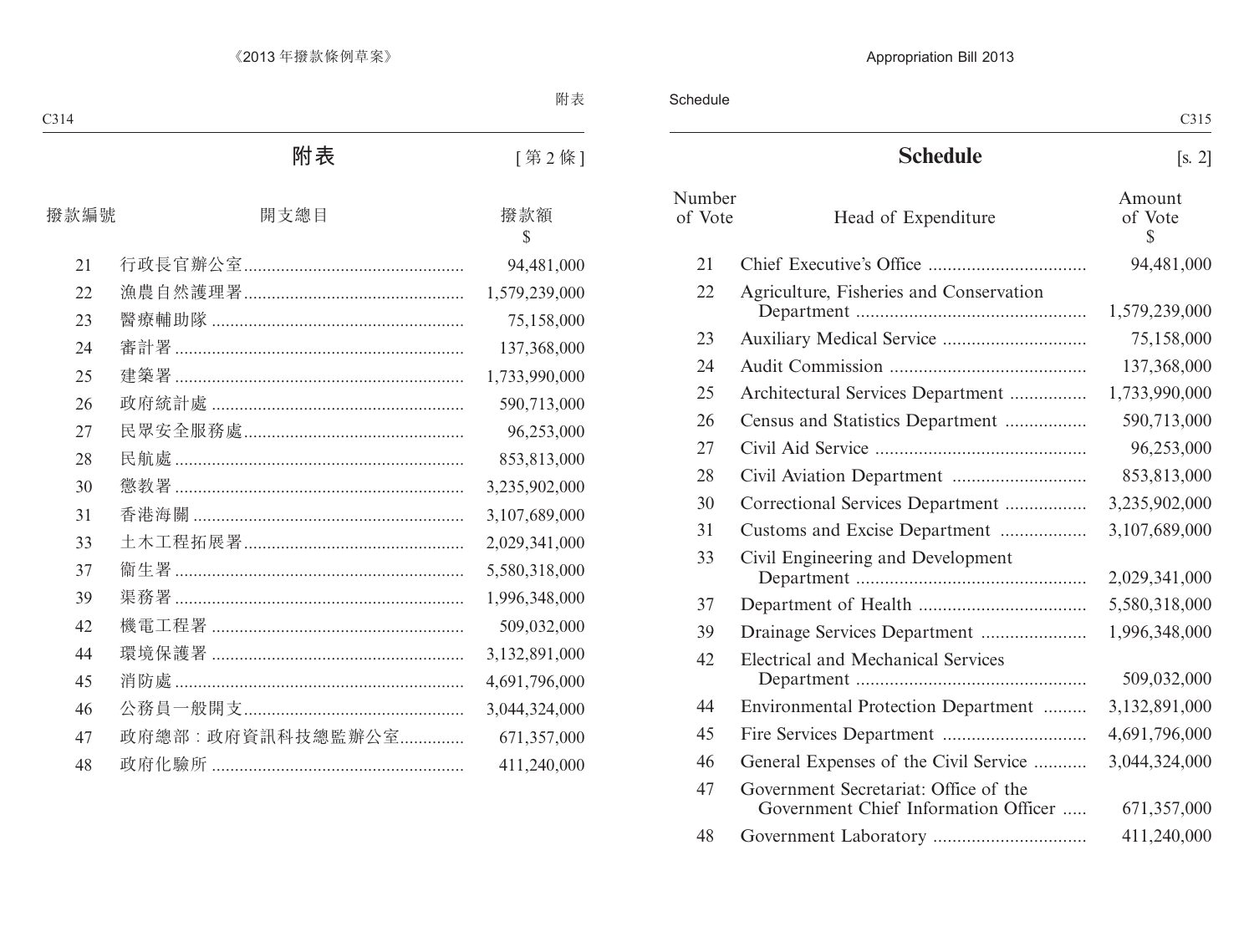|                   |                                                                                                               | C317                    |
|-------------------|---------------------------------------------------------------------------------------------------------------|-------------------------|
| Number<br>of Vote | Head of Expenditure                                                                                           | Amount<br>of Vote<br>\$ |
| 49                | Food and Environmental Hygiene                                                                                | 5,200,542,000           |
| 51                |                                                                                                               | 1,889,157,000           |
| 53                | Government Secretariat: Home Affairs                                                                          | 1,393,644,000           |
| 55                | Government Secretariat: Commerce and<br>Economic Development Bureau<br>(Communications and Technology Branch) | 326,031,000             |
| 59                | Government Logistics Department                                                                               | 526,171,000             |
| 60                |                                                                                                               | 2,475,061,000           |
| 62                |                                                                                                               | 210,178,000             |
| 63                |                                                                                                               | 2,022,532,000           |
| 70                |                                                                                                               | 3,546,855,000           |
| 72                | <b>Independent Commission Against</b>                                                                         | 927,340,000             |
| 74                | Information Services Department                                                                               | 405,986,000             |
| 76                |                                                                                                               | 1,431,999,000           |
| 78                | Intellectual Property Department                                                                              | 121,505,000             |
| 79                |                                                                                                               | 116,913,000             |
| 80                |                                                                                                               | 1,272,125,000           |
| 82                |                                                                                                               | 1,124,935,000           |
| 90                |                                                                                                               | 2,040,432,000           |
| 91                |                                                                                                               | 2,071,602,000           |
| 92                |                                                                                                               | 1,401,718,000           |
| 94                |                                                                                                               | 842,163,000             |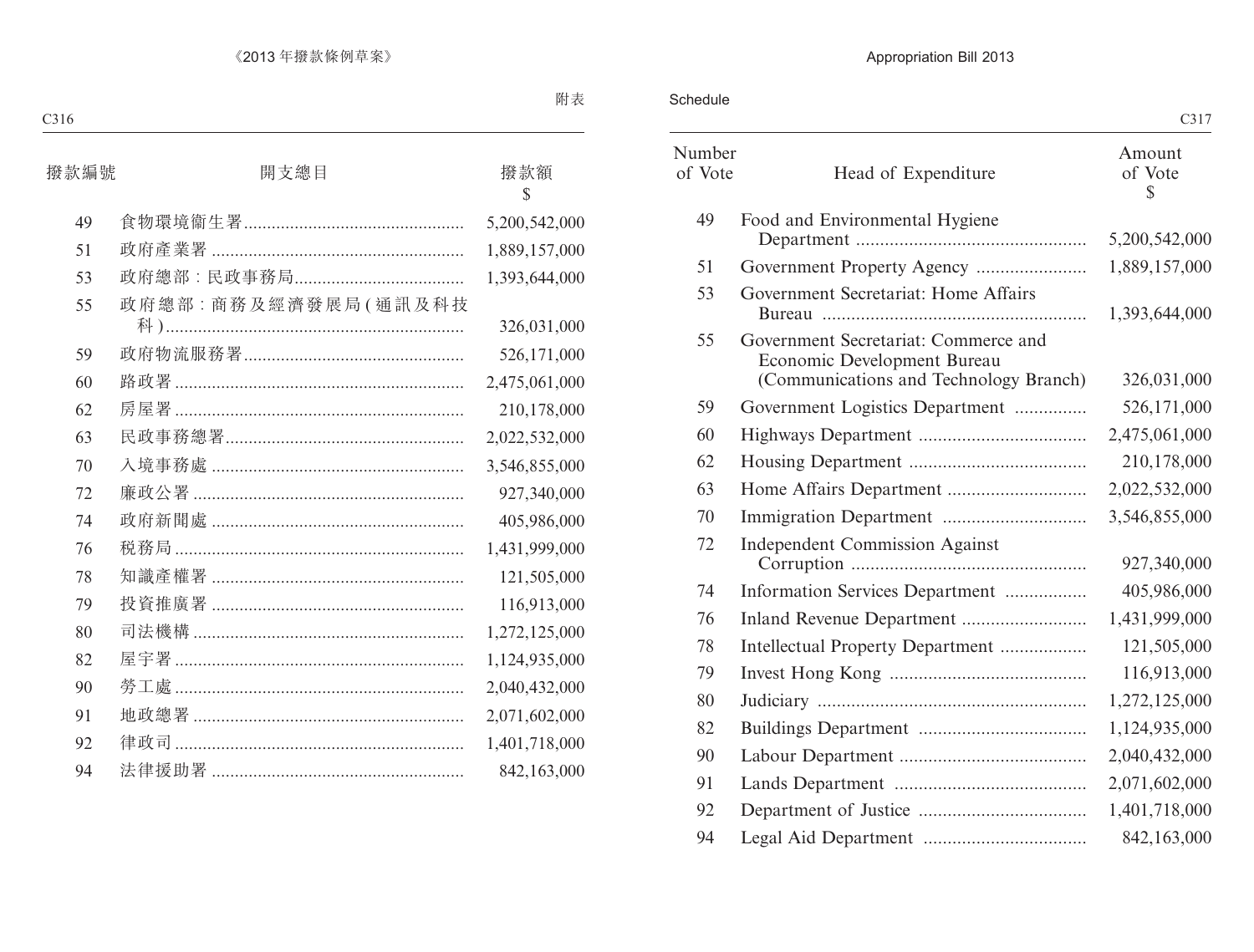|                   |                                                                                      | C319                    |
|-------------------|--------------------------------------------------------------------------------------|-------------------------|
| Number<br>of Vote | Head of Expenditure                                                                  | Amount<br>of Vote<br>\$ |
| 95                | Leisure and Cultural Services Department                                             | 6,538,016,000           |
| 96                | Government Secretariat: Overseas Economic                                            | 324,678,000             |
| 100               |                                                                                      | 1,045,050,000           |
| 106               |                                                                                      | 57,272,497,000          |
| 112               | Legislative Council Commission                                                       | 664,384,000             |
| 114               |                                                                                      | 99,540,000              |
| 116               |                                                                                      | 155,159,000             |
| 118               |                                                                                      | 574,397,000             |
| 120               |                                                                                      | 25,509,500,000          |
| 121               | Independent Police Complaints Council                                                | 49,833,000              |
| 122               |                                                                                      | 14,776,454,000          |
| 136               | Public Service Commission Secretariat                                                | 20,059,000              |
| 137               | Government Secretariat: Environment                                                  | 72,755,000              |
| 138               | Government Secretariat: Development<br>Bureau (Planning and Lands Branch)            | 763,645,000             |
| 139               | Government Secretariat: Food and Health                                              | 80,496,000              |
| 140               | Government Secretariat: Food and Health                                              |                         |
| 141               | Government Secretariat: Labour and Welfare                                           | 717,785,000             |
| 142               | Government Secretariat: Offices of the Chief<br>Secretary for Administration and the | 739,840,000             |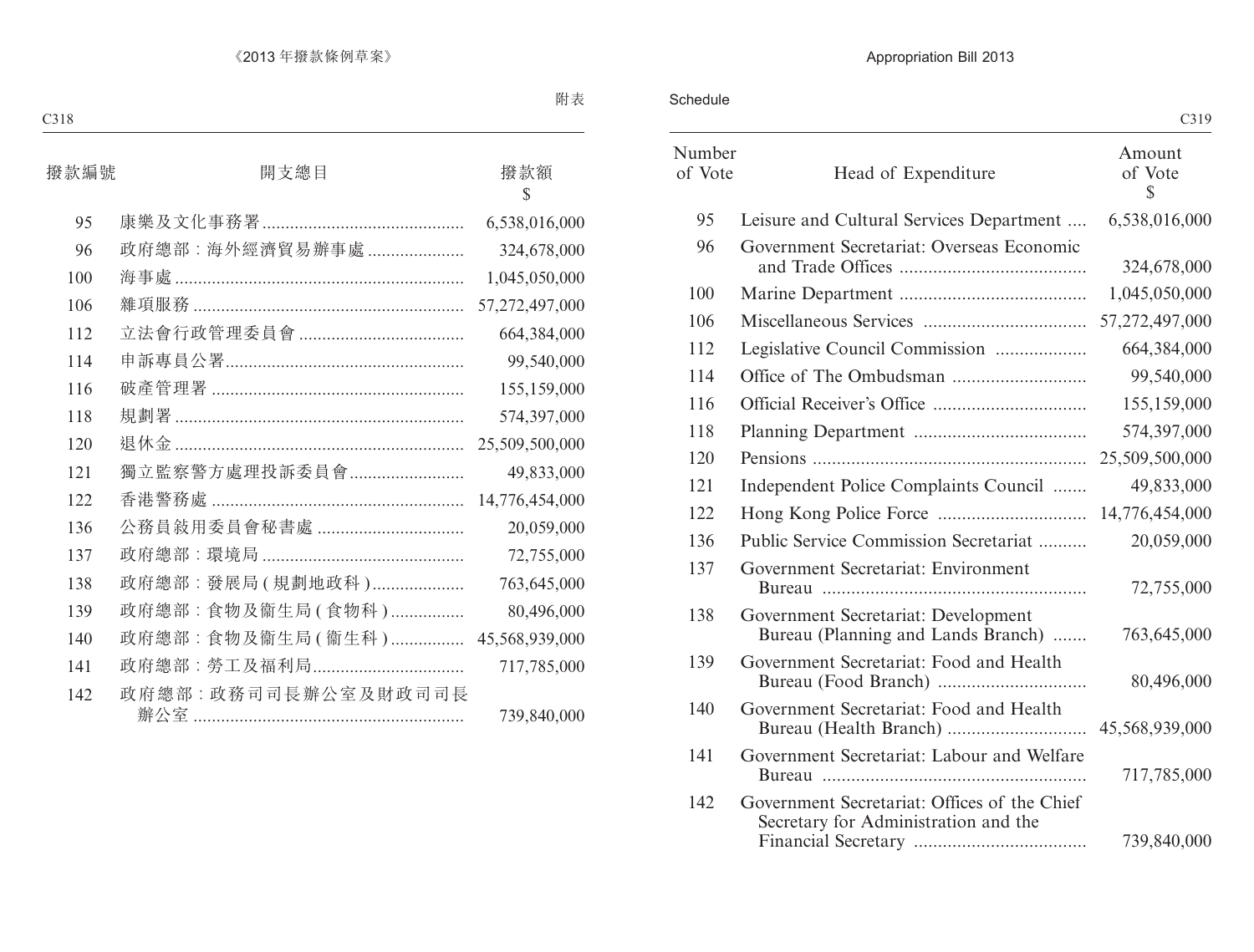|                   |                                                                                                                | C321                    |
|-------------------|----------------------------------------------------------------------------------------------------------------|-------------------------|
| Number<br>of Vote | Head of Expenditure                                                                                            | Amount<br>of Vote<br>\$ |
| 143               | Government Secretariat: Civil Service Bureau                                                                   | 499,173,000             |
| 144               | Government Secretariat: Constitutional and                                                                     | 500,086,000             |
| 147               | Government Secretariat: Financial Services<br>and the Treasury Bureau (The Treasury                            | 1,812,850,000           |
| 148               | Government Secretariat: Financial Services<br>and the Treasury Bureau (Financial                               | 239,173,000             |
| 151               | Government Secretariat: Security Bureau                                                                        | 313,589,000             |
| 152               | Government Secretariat: Commerce and<br>Economic Development Bureau<br>(Commerce, Industry and Tourism Branch) | 1,539,475,000           |
| 155               | Government Secretariat: Innovation and                                                                         | 559,228,000             |
| 156               | Government Secretariat: Education Bureau                                                                       | 44,478,419,000          |
| 158               | Government Secretariat: Transport and<br>Housing Bureau (Transport Branch)                                     | 169,179,000             |
| 159               | Government Secretariat: Development                                                                            | 472,729,000             |
| 160               |                                                                                                                | 754,288,000             |
| 162               | Rating and Valuation Department                                                                                | 484,270,000             |
| 163               | Registration and Electoral Office                                                                              | 94,315,000              |
| 166               |                                                                                                                | 515,835,000             |
| 168               |                                                                                                                | 247,367,000             |
| 169               | Secretariat, Commissioner on Interception of<br>Communications and Surveillance                                | 18,014,000              |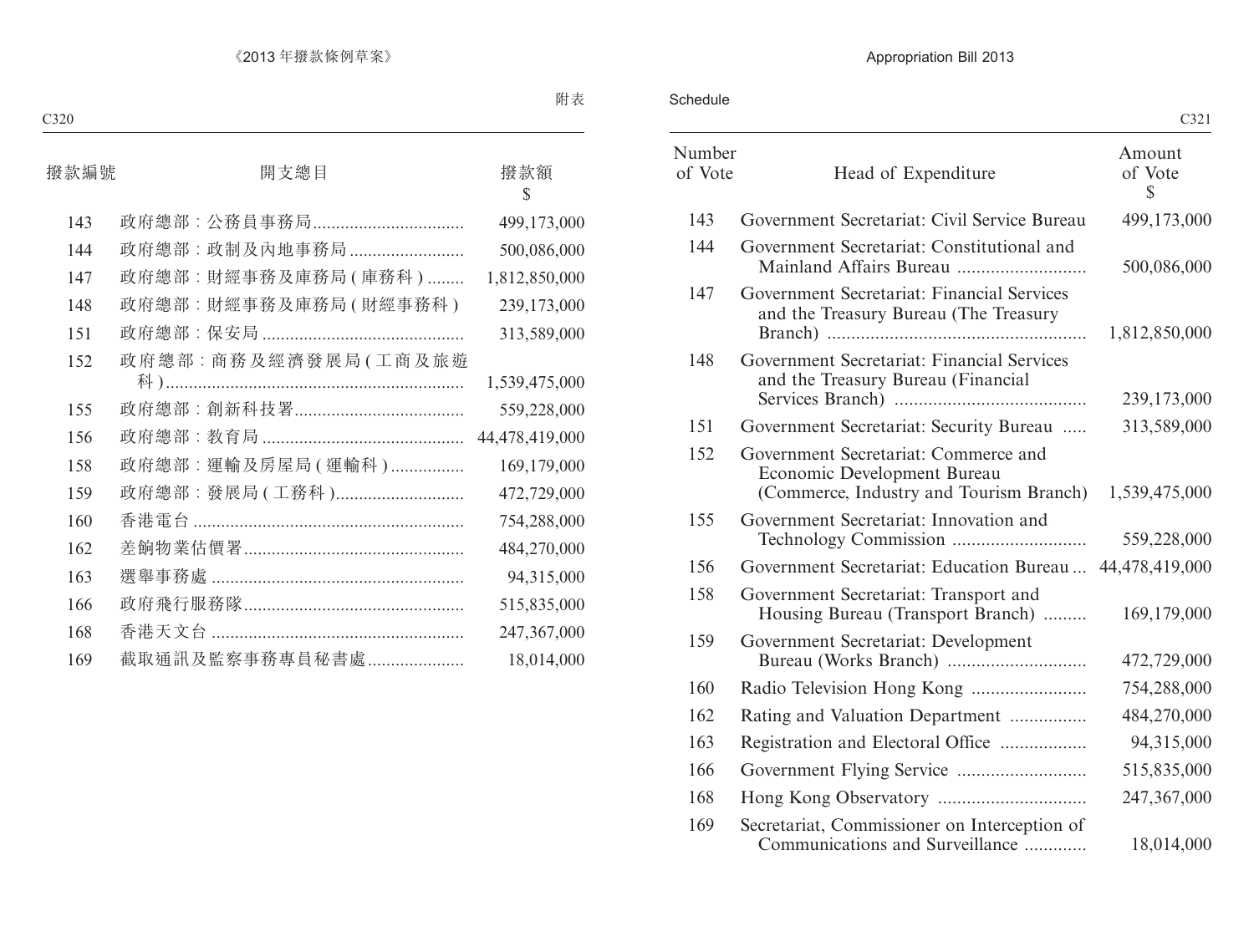Schedule

|                   |                                                                                         | C323                   |
|-------------------|-----------------------------------------------------------------------------------------|------------------------|
| Number<br>of Vote | Head of Expenditure                                                                     | Amount<br>of Vote<br>S |
| 170               |                                                                                         | 54,722,835,000         |
| 173               | Student Financial Assistance Agency                                                     | 5,016,294,000          |
| 174               | Joint Secretariat for the Advisory Bodies on<br>Civil Service and Judicial Salaries and | 30,070,000             |
| 180               | Office for Film, Newspaper and Article                                                  | 43,627,000             |
| 181               |                                                                                         | 770,088,000            |
| 186               |                                                                                         | 2,035,872,000          |
| 188               |                                                                                         | 363,460,000            |
| 190               |                                                                                         | 15,015,579,000         |
| 194               |                                                                                         | 6,810,214,000          |
|                   |                                                                                         | 355, 397, 198, 000     |
| 184               |                                                                                         | 743,000,000            |
|                   | Total 356,140,198,000                                                                   |                        |
|                   |                                                                                         |                        |

 $\overline{\phantom{a}}$ 

 $\overline{C}$